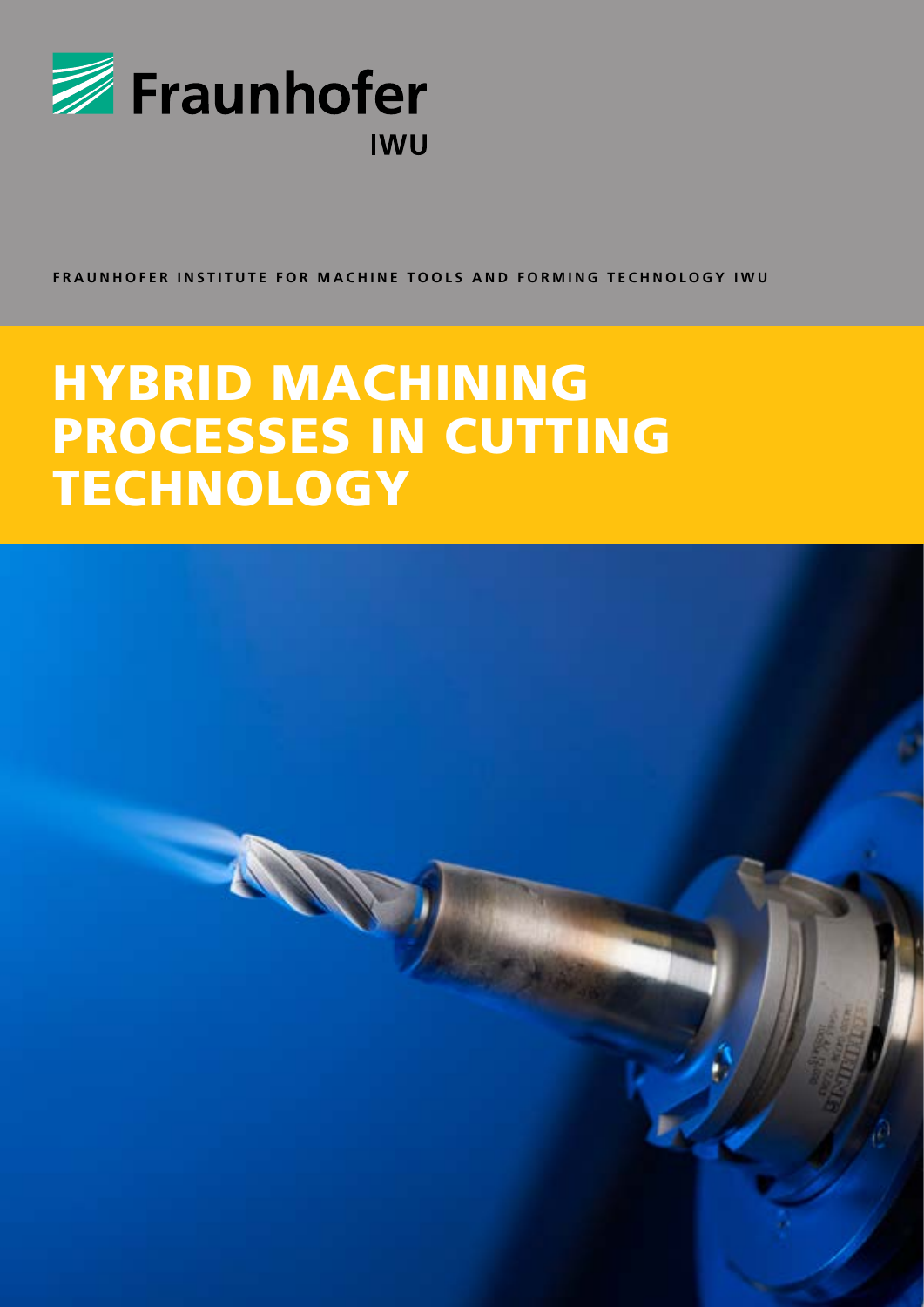### vibration-superimposed **MACHINING**

#### **Hybrid Machining Processes**

| <b>Principle</b>                              | <b>Process Variants</b>                                                      | <b>Motivation for</b><br><b>Application</b>                             |
|-----------------------------------------------|------------------------------------------------------------------------------|-------------------------------------------------------------------------|
| Vibration-<br>superimposed<br>machining       | drilling<br>turning<br>grinding<br>EDM                                       | improvement of chip<br>breaking<br>improvement of                       |
|                                               | <b>ECM</b>                                                                   | quality, productivity                                                   |
| Media-<br>superimposed<br>machining           | high pressure<br>cooling<br>cryogenic<br>cooling                             | improvement of chip<br>breaking<br>increase in material<br>removal rate |
| Machining with<br>superimposed<br>movement of | scissors kinematics                                                          | increase in dynamics<br>in die and mold<br>making                       |
| the axis                                      | out-of-round<br>machining by<br>adaptronic form<br>honing and<br>form boring | improvement of the<br>operating properties<br>of engines                |

Machining of new high-strength materials places continuously increasing challenges on cutting technology. Using hybrid processes, existing technological process limits can be extended by combining additional sources of energy and conventional existing machining processes. In the above overview on hybrid processes the processes presented in this brochure are written in blue letters.

One possibility of vibration-superimposed machining is the excitation of the tool by using ultrasonic vibrations, in the axial direction (longitudinal vibrations) as well as in the circumferential direction (torsional vibrations). In addition to utilizing actuators developed by Fraunhofer IWU, there is also the possibility of using commercially available vibration actuators on a 5-axis machining center.

The objective of ultrasonic superposition is to improve chip breaking and chip removal in processes with geometrically defined and undefined cutting edges, thus increasing process reliability and productivity. Increase in quality and productivity can also be reached by electrochemical precision machining.

#### **Ultrasonic-Assisted Drilling**

When producing deep bores, problems occur with increasing depth regarding long chips with poor breaking behavior, which leads to high tool load and low process reliability. Superposition of ultrasonic vibrations in deep hole drilling enables improved process cycles, even under the difficult conditions of minimum quantity lubrication. Thus, shorter chips are produced, resulting in easier chip removal from deep bores, reduced machining forces, higher material removal rates and longer tool life.

By activating the deep hole drill using piezo actuators, amplitudes of vibration in the micrometer range are generated at the cutting edge with operating frequencies between 20 kHz and 30 kHz. Especially in machining of high-strength and difficult-to-machine materials, which are currently often applied, this process can be used effectively.

Further potentials can be opened up by the specific further development and optimization of the actuator technology as regards vibration direction and achievable vibration amplitudes as well as process development adjusted to the respective machining task.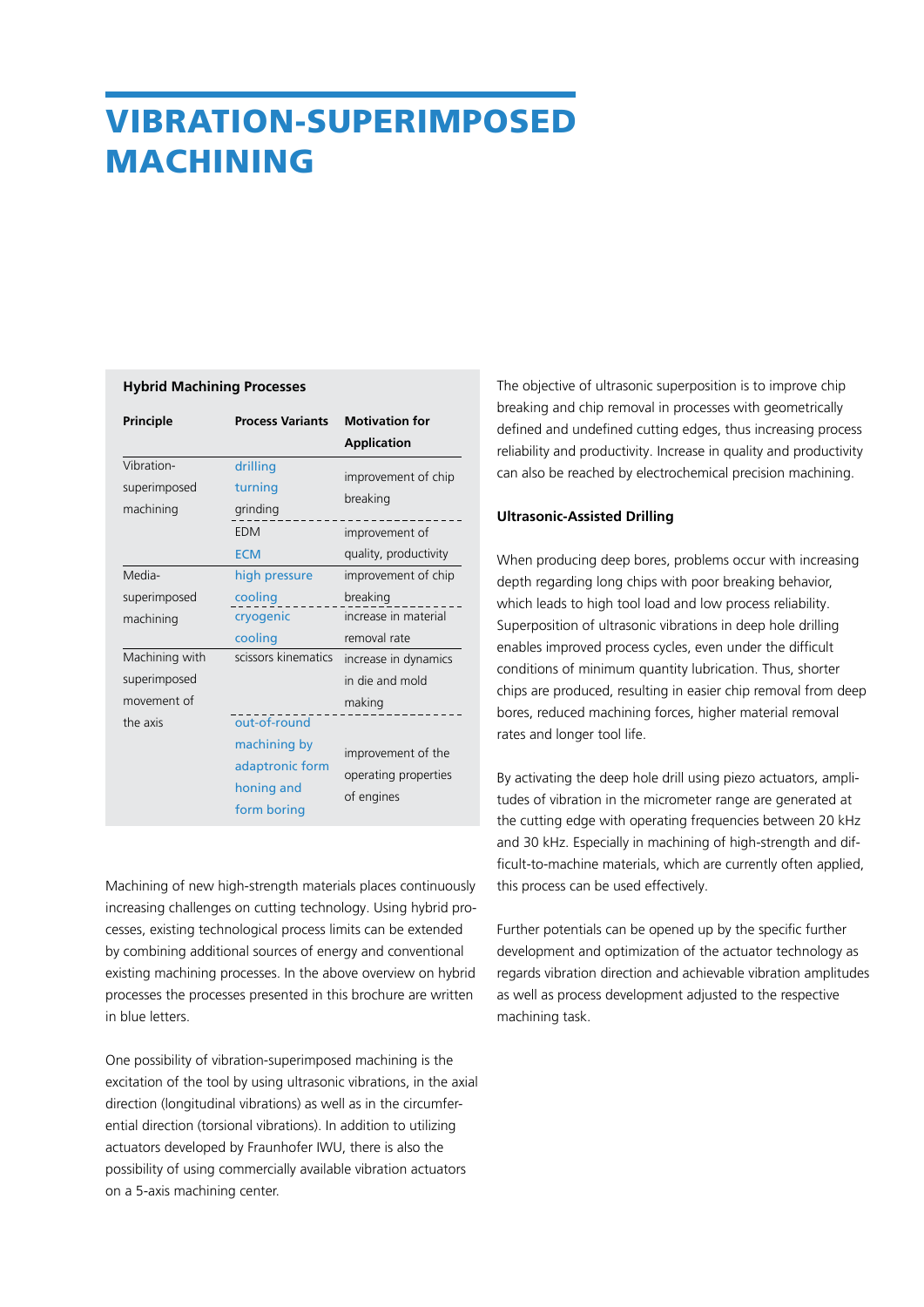



**Structures on the surface of the workpiece**



conventional feed direction



### **Ultrasonic-Assisted Turning**

In turning operations, it is possible to superimpose the cutting process by ultrasonic vibrations in different directions. The tool can be activated to vibrate in the feed direction or in the cutting direction. A combination of both vibration directions can also be realized. Here, short chips are produced and characteristic structures are generated on the surface of the workpiece. These effects are specifically adapted using the technological parameters such as vibration frequency, vibration amplitude, cutting speed and feed.

Thus, without an additional process step the tribological behavior can be influenced by specifically changing the surface structure.

#### **Precise Electrochemical Machining**

Current challenges in manufacturing of metal components include increasing requirements on precision, increasing material variety and the demand of developing economic and resource-efficient processes. Electrochemical machining (ECM) meets these requirements.

**Principle of ECM**



ECM is based on the principle of anode electrochemical dissolution. Precise electrochemical machining (PECM) is a hybrid manufacturing process combining conventional ECM with additional electrode vibration. The mechanical oscillation of the electrode is synchronized with electrical current pulses. This enables considerably improved localization of the material removal process and increase in precision compared to conventional electrochemical sinking. Surface roughness of up to  $Ra = 0.05 \mu m$  can be achieved as well as feed rates of up to 1 mm/min.

Since the tool electrode is not subject to process-related wear, PECM is used for series production of metal components. Mechanical properties of the material such as hardness and toughness have no influence on the removal process. For this reason, PECM is especially suitable for machining of difficult-to-cut materials such as Nickel-based alloys used for aircraft engine components. Further fields of application include tool making and medical engineering.

> **1** *Tool chuck with integrated piezo actuator* **2** *Precise electrochemical machining*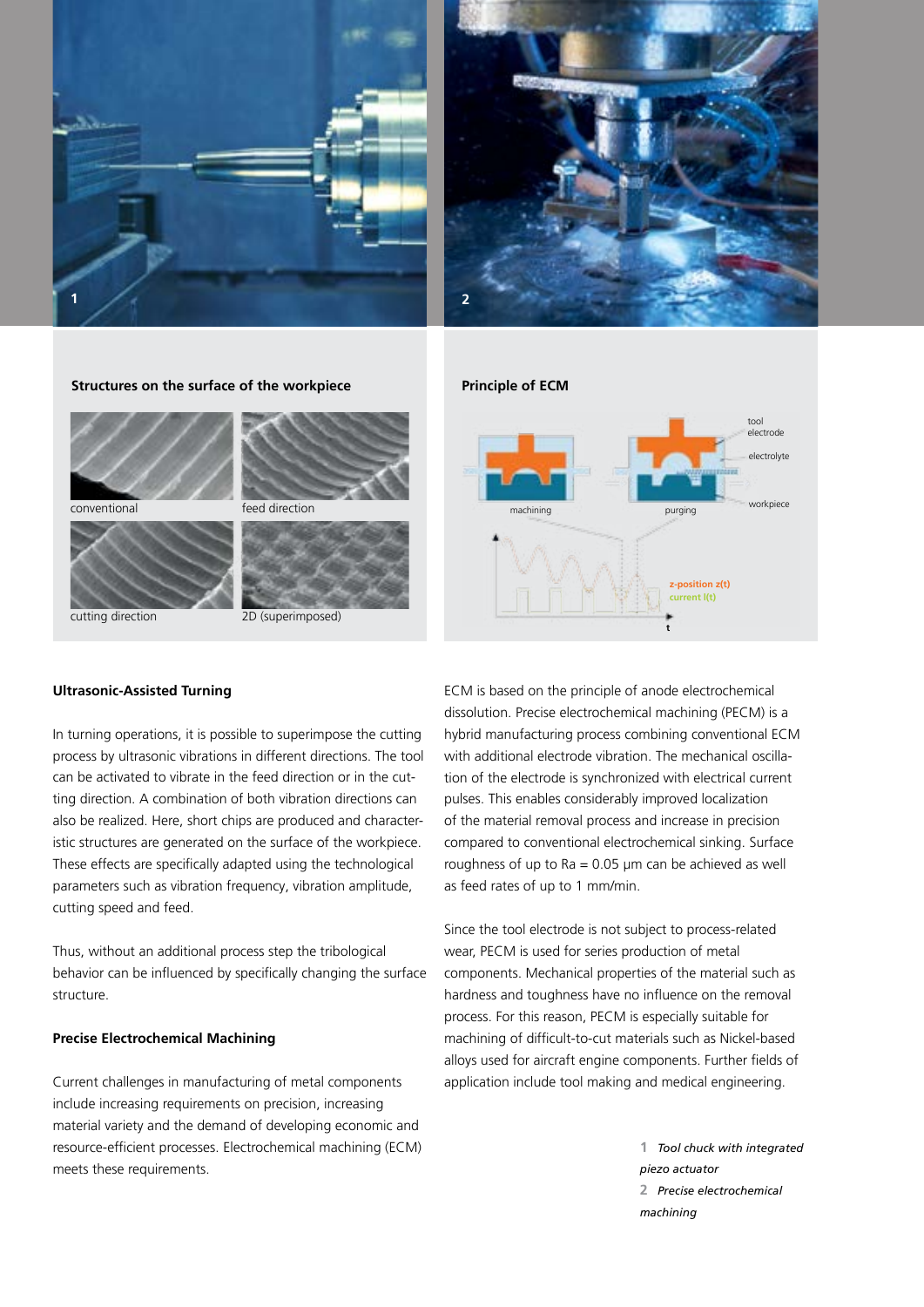# media-superimposed **MACHINING**

#### **High Pressure Cooling**

In grooving and cutting off but also in further turning processes as well as in drilling of materials with long chips, the application of high pressure plays an ever larger role. The objective of using high pressure cooling is to improve chip breaking behavior and to improve cooling of the machining zone.

The most common application of high pressure cooling is the direct supply of the cooling lubricant jet between chip and rake face of the tool. The high pressure rake face flushing comes with two decisive advantages – improved chip breaking and higher machining parameters.

Due to the pressure applied by the cooling lubricant on the chips, the radius of chip curvature is reduced, and when exceeding the elongation at fracture, the chips are broken into little pieces. This way the chips can be easily removed from the active zone. Damage to the cutting edge and the produced workpiece surface due to long uncontrolled chips can be avoided by this method, and manufacturing of the components takes place reliably without expensive interruptions. In addition to the cutting edge geometry, the high pressure jet also acts as a chip breaker. Furthermore, shortening of the contact length takes place between cutting edge and chip, which results in reduced cutting forces and in a reduction of the thermal tool load.

Alternatively the high pressure jet can also be set between the flank face of the tool and the already machined workpiece surface. The coolant reaches the cutting edge much better, cools down the tool more intensely and causes reduced flank face wear. The cooling effect of this variant is higher than its influence on chip breaking.

Using specific application of cooling lubricant under high pressure, the following effects have been proven to be achieved:

- Improved chip breaking and chip control
- Increased cutting speeds and material removal rates
- Significantly increased tool life (by a factor of 7)
- Drastic shortening of machining times
- Higher productivity



#### **Tool wear with different process parameters**

Grooving in TiAl6V4, insert width 6 mm, grooving depth 10 mm, feed 0.1 mm/U

#### **Conventional**  $v_c = 50$  m/min,  $p = 40$  bar

### **High pressure**

 $v_c = 150 \text{ m/min}, p = 150 \text{ bar}$ 

#### **High pressure**

 $v_c = 100 \text{ m/min}, p = 150 \text{ bar}$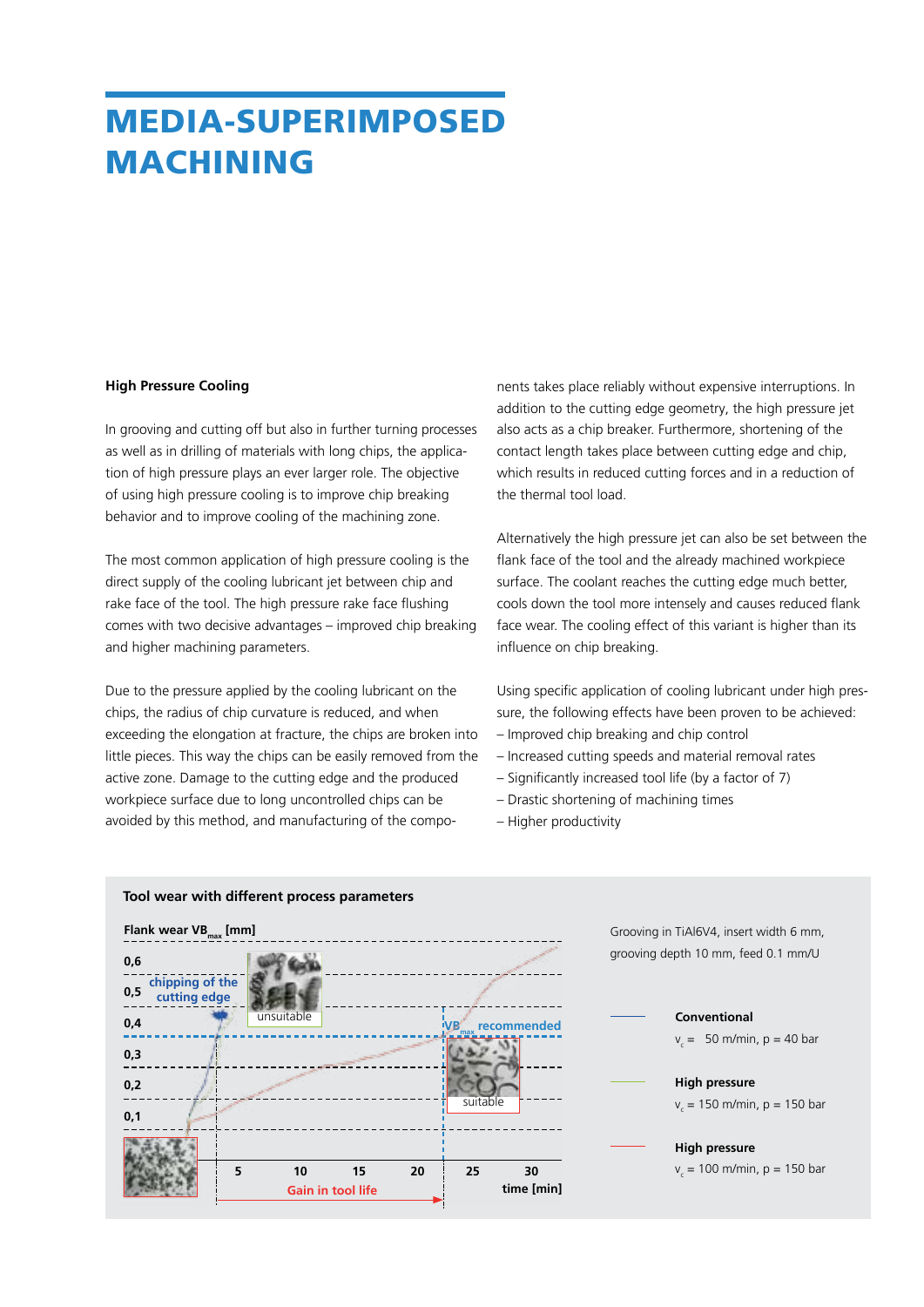

Moreover, possible increase in productivity results in savings in energy requirements. Important cost factors are the basic load of the machine tool and the supply of the cooling lubricant under high pressure. Increase in cutting speeds by using high pressure cooling, i.e. increasing the material removal rate, enables a reduction of the specific energy requirement, i.e. reduction of the proportion between applied energy and removed material volume.

Using flow simulation, the arrangement and the shape of the exit nozzles can be optimized, and these findings can be considered when solving individual problems.

#### **Cryogenic Cooling**

One alternative for high pressure cooling is process cooling using cryogenic media such as liquid Nitrogen or carbon dioxide. Cryogenic process cooling combines the advantages of dry machining with sufficient tool cooling.

Process potentials of cryogenic cooling are as follows:

- Specific cooling of the process zone
- Reduced thermal tool wear
- Residue-free cooling, thus possibility of dry machining
- Utilization of more productive technological parameters, thus increase in material removal rate
- Saving hazardous and polluting cooling lubricants

In cooling with liquid carbon dioxide (CO<sub>2</sub>), its thermodynamic properties are used under various pressure conditions. At room temperature, the liquid CO<sub>2</sub> under pressure is brought to the opening of the cooling channel of the tool. Only when exiting from the tool, the pressure drops and expansion takes place, combined with a transformation of the state from solid to gaseous carbon dioxide. The medium cools down to -78 °C in this process. Subsequently the solid portion sublimates residue-free. Due to these properties, cryogenic cooling with  $\mathsf{CO}_2$  can be integrated into existing systems in a relatively easy way.

**Tool life and energy consumption in drilling**  $(Q = 2.03 \text{ cm}^3\text{/s}, \text{EN-GJL } 250)$ 



Fraunhofer IWU focuses on the following research topics:

- Investigation of the heat transfer in the cutting zone
- Development of suitable tools
- Process development
- Determination of the influence on machine components and their adaptation
- Flow investigations on a spindle test stand
- Development of integrative safety concepts
- Integration of lubrication media into the cryogenic cooling process
- Investigations of efficiency

**3** *Utilization of cryogenic cooling in milling of forming tools*

**4** *Aerosol-dry lubrication with CO2 cooling in turning*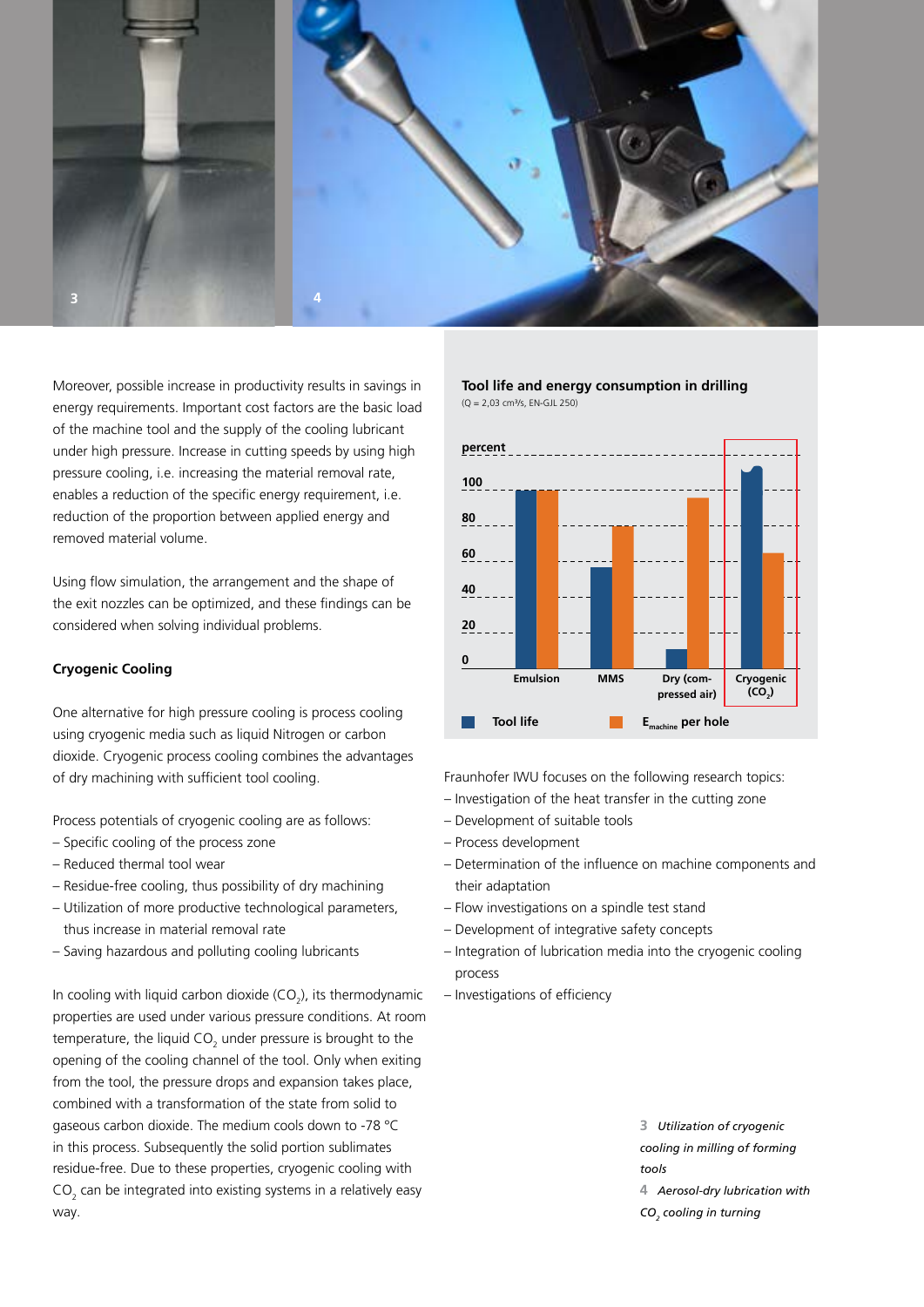## machining with superimposed movement of the axis

Machining with superimposed movement of the axis is a process approach using preventive out-of-round machining to compensate for bore deformations caused by production or function. In combustion engines, deviations from the cylinder shape substantially influence the tribological system of piston, piston ring and cylinder liner. The friction proportion of the piston group can amount to approx. half of the total engine friction. Therefore, reduction of friction in this area is especially important.

The adaptronic manufacturing processes developed at Fraunhofer IWU are based on uniaxial movement in form honing and multi-axial movements in form boring. The integrative process development includes machine, tool, process and measurement technology.

#### **Form Honing**

The developed adaptronic form honing tool has a basic tool body with the adaptronic cutting device consisting of piezo actuators, support bar and honing bar. By deflecting the actuators depending on stroke position and angle of rotation, infeed of the cutting edges takes place. The direction of the actuator movement and the infeed of the cutting edge



**Concept – new honing tool**

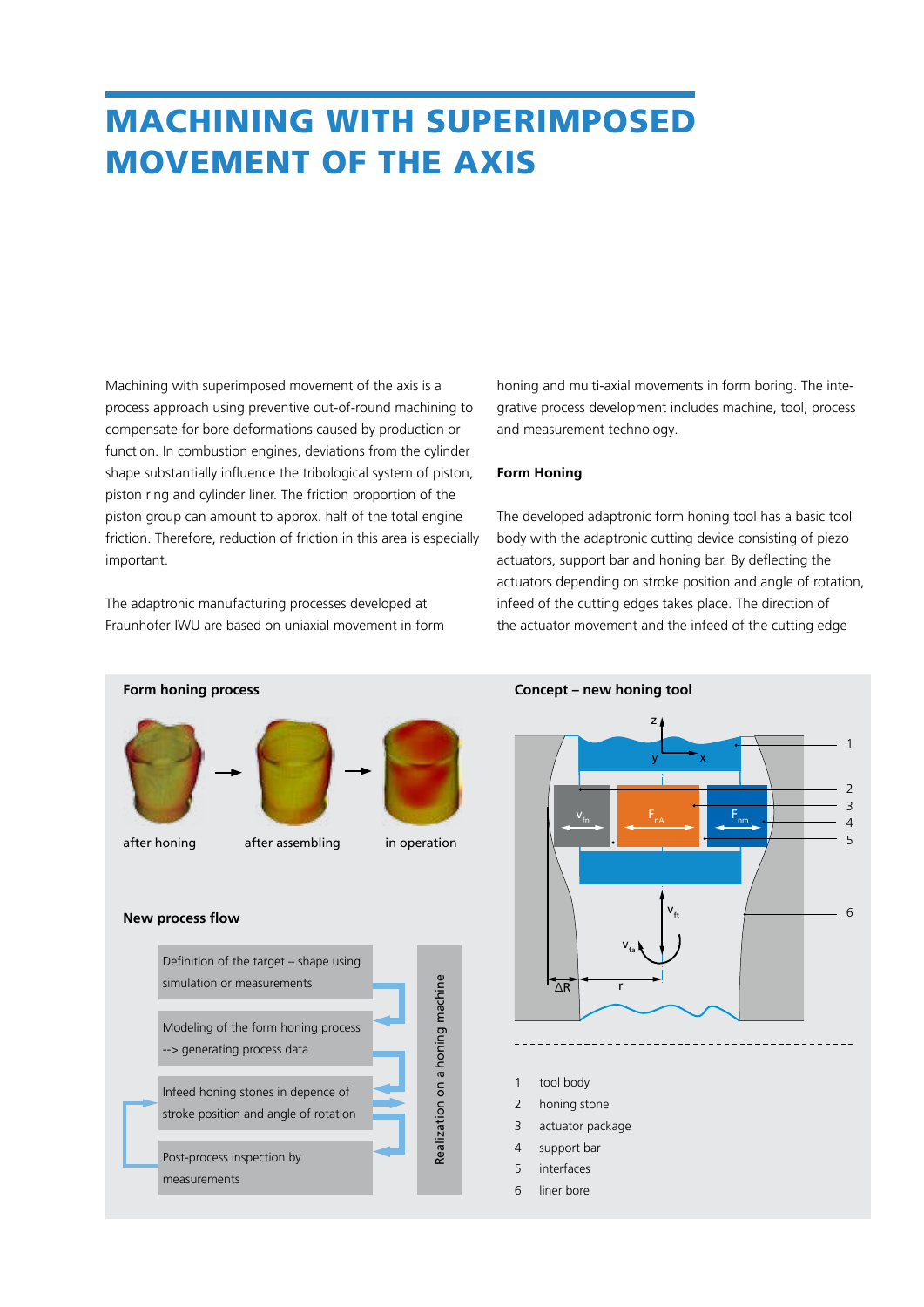

is identical and ensures highest dynamics and minimum transmission losses. The process of adaptronic form honing has to be stopped when the desired bore shape is achieved. For this purpose process modeling was developed. Control of the machining result by shape measurement serves as determination of the machining quality and as output of a correcting matrix for process control. Form honing is realized by adapting the system-related hardware and software on a conventional single-spindle vertical honing machine.

The following results can be represented. The tool offers the degrees of freedom for producing radial shape deviations of up to 30 µm in relation to a bore diameter of 81 mm. In the area of constant contact conditions, shape accuracies of ≤ +/-2 μm were reached with the required roughness characteristics. Under laboratory conditions it could be proved that the productivity required for series production can be achieved by using the maximum potential of the actuators.

#### **Form Boring**

In contrast to conventional machining centers, in form boring the motor spindle is attached to a solid joint using a developed adaptive spindle holder. The solid joint realizes two rotational degrees of freedom and it is activated by eight piezo actuators which cause the tilting of the spindle and also the deflection of the cutting edge.

Preventive out-of-round machining of cylinder liners requires multiple radial cutting edge deflection per tool rotation of up to 50 µm at rpms of up to 6,000 rev/min. The technological challenges consist in managing the various deflection-related conditions of cutting edge contact as well as the development of control concepts depending on frequency and rpm.

#### **Our Services**

#### Development of Process Chains

- Market analysis
- Investigation of process chains
- Process optimization
- Cost-benefit calculation
- Development of manufacturing concepts
- Overall and detailed planning of technological processes
- Technological dimensioning of machining tools
- Recommendations on machine investments

#### Development and Evaluation of Machining Strategies

- Market analysis
- Feasibility studies
- Technology development
- Determination of process parameters
- Development of ideal machining strategies
- Benchmarking of CAD/CAM systems

#### Quality Assurance

- Photogrammetric geometry detection of components and tools
- Measuring of micro components by confocal microscopy and strip projection
- Machine measurement by laser-tracker
- Structural analysis by scanning electron microscope